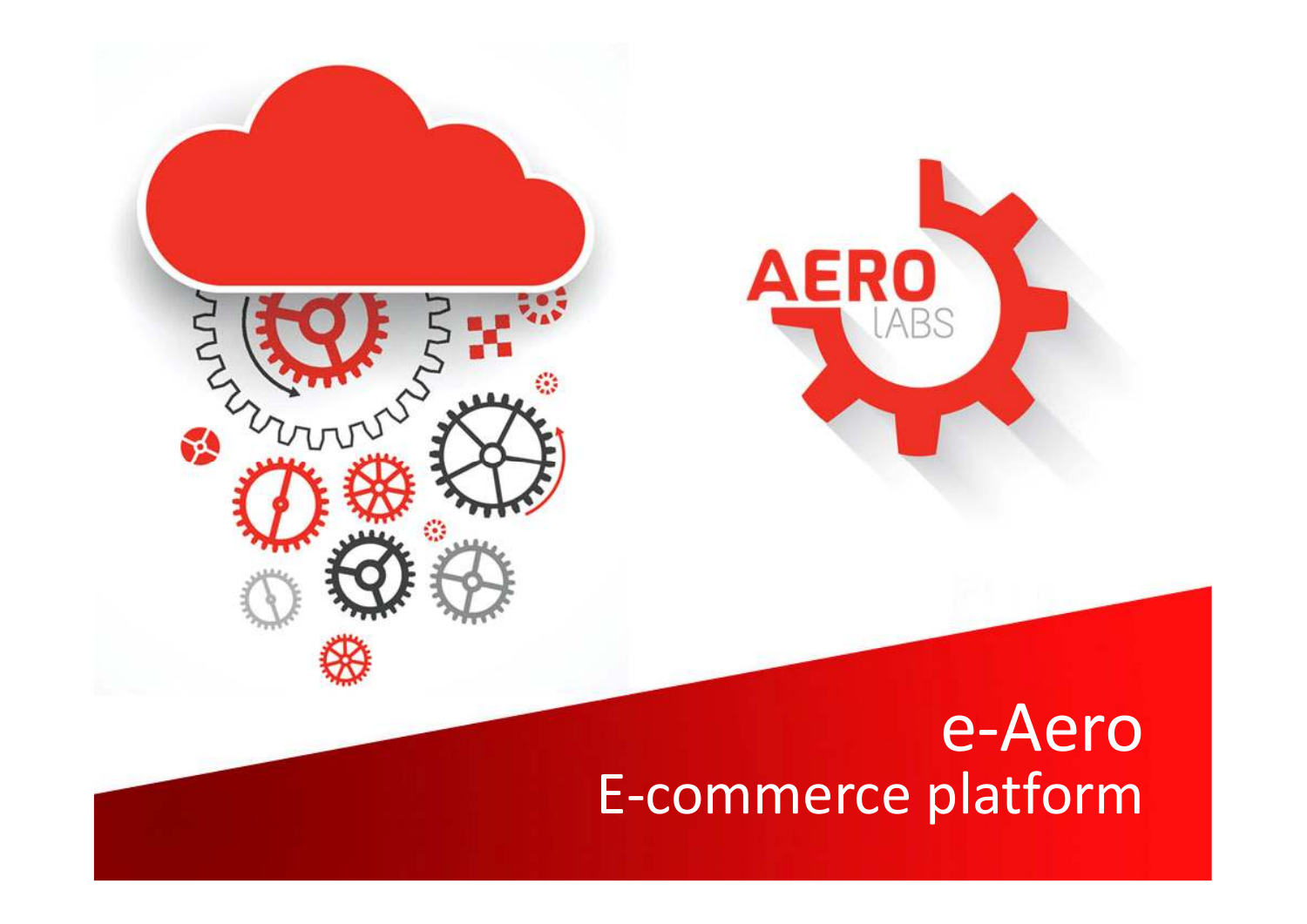# Aerolabs

IT development for Airlines

For Airlines who want to sell more online We offer new e-commerce platform which provides fast search and business process optimization.

Our IT development experience for the Airlines for over 10 years. During this time we have accumulated a unique experience with an experienced team of **20+** Travel Technology Professionals.

- **Alex Stolyarov** Project manager with 5 year experience in Airlines industry
- •**Pavel Panteleev –** Head of E-commerce Transaero Airlines with 12 year experience in Airlines industry
- •**Oleg Gruzdev** – Lead architect with 5 year experience in Java development

We drive revenue and loyalty for Airlines and online travel portals.

**Founded** in 2011 with headquarters in Moscow, Russia.

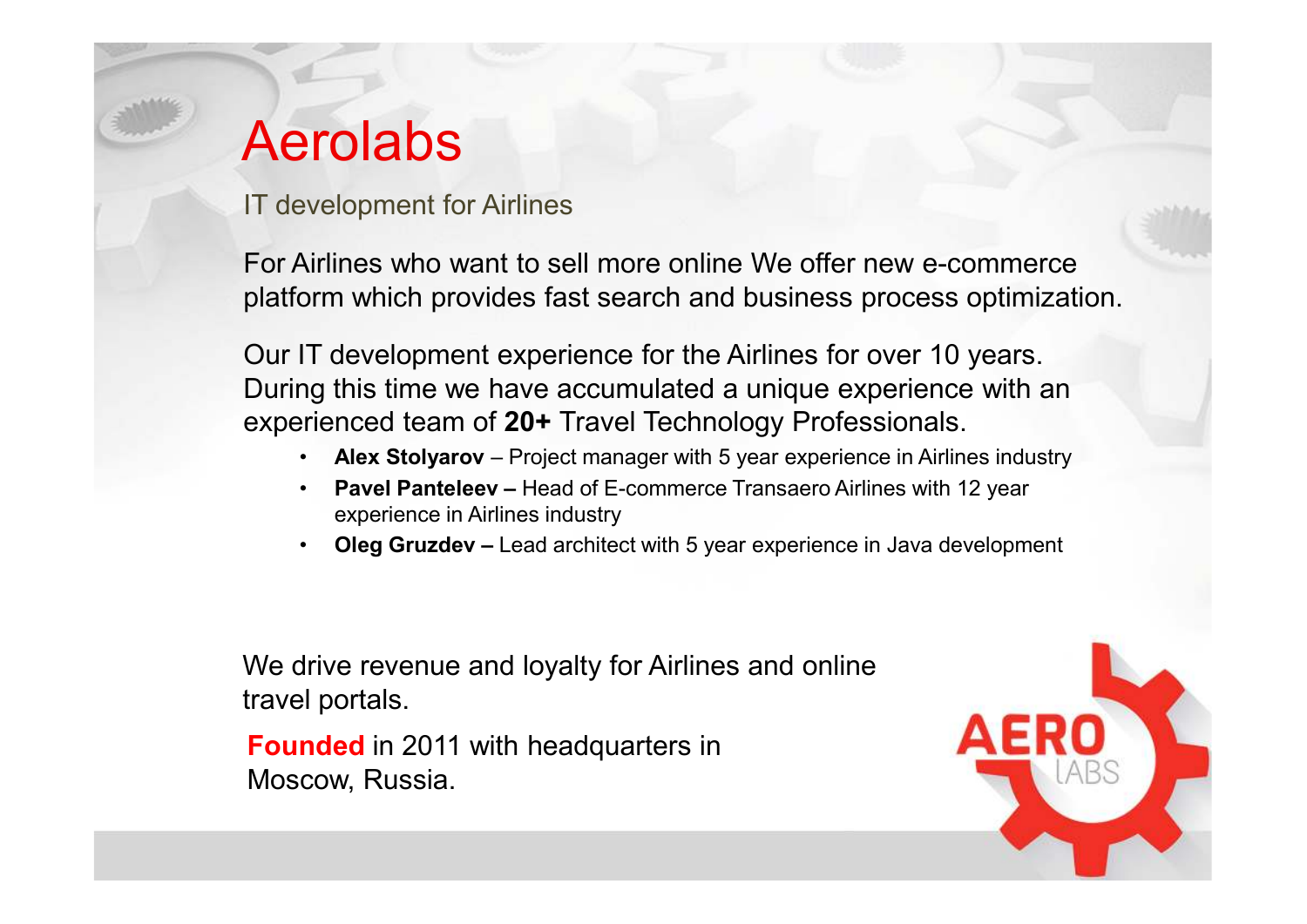### We are trusted

Aerolabs is part of http://aeroinform.aero Group one of the key developer PJSC "Aeroflot - Russian airlines "

Aerolabs was Chief IT developer for JSC "Transaero Airlines" for many years

Aerolabs is one of the key developers of state-owned Air Moldova airline

Aerolabs is one of the developers of Ostrovok.ru - a leading hotel operator

Over the years we have worked with leading tour operator in Russia **Biblio-Globus** 



**AEROFL** 

Russian Airlines

**OSTROVOK.RU** 



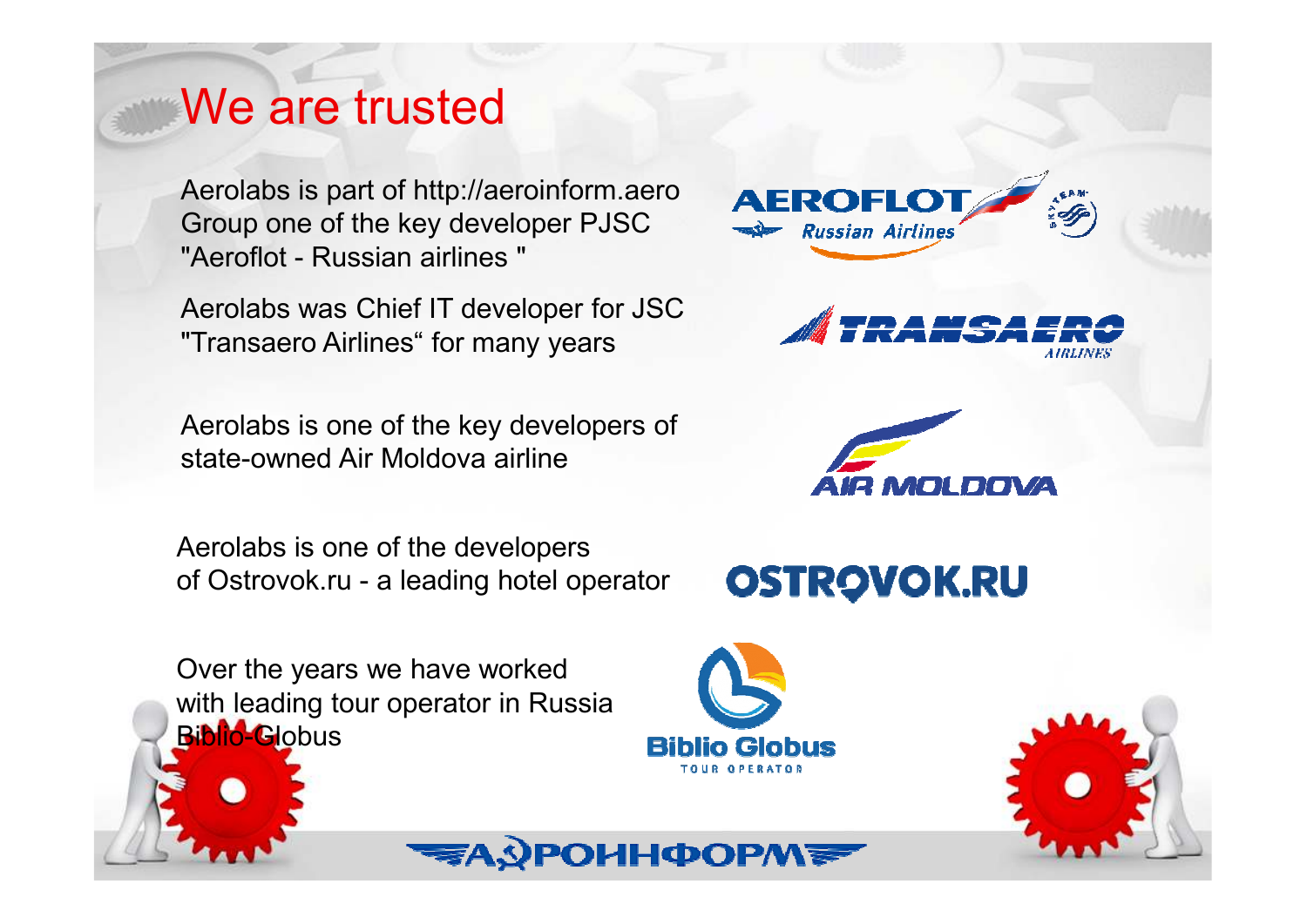



#### **We propose Integrated E-commerce platform for your Airline (Internet Booking Engine)**

#### **Expected Result:**

Increased WEB-sales by 50%/year

Reduce costs on IBE up to 40-50%.

Return customers growth 20-30%

Flexible Internet Booking Engine solution – up to 10 updates per month.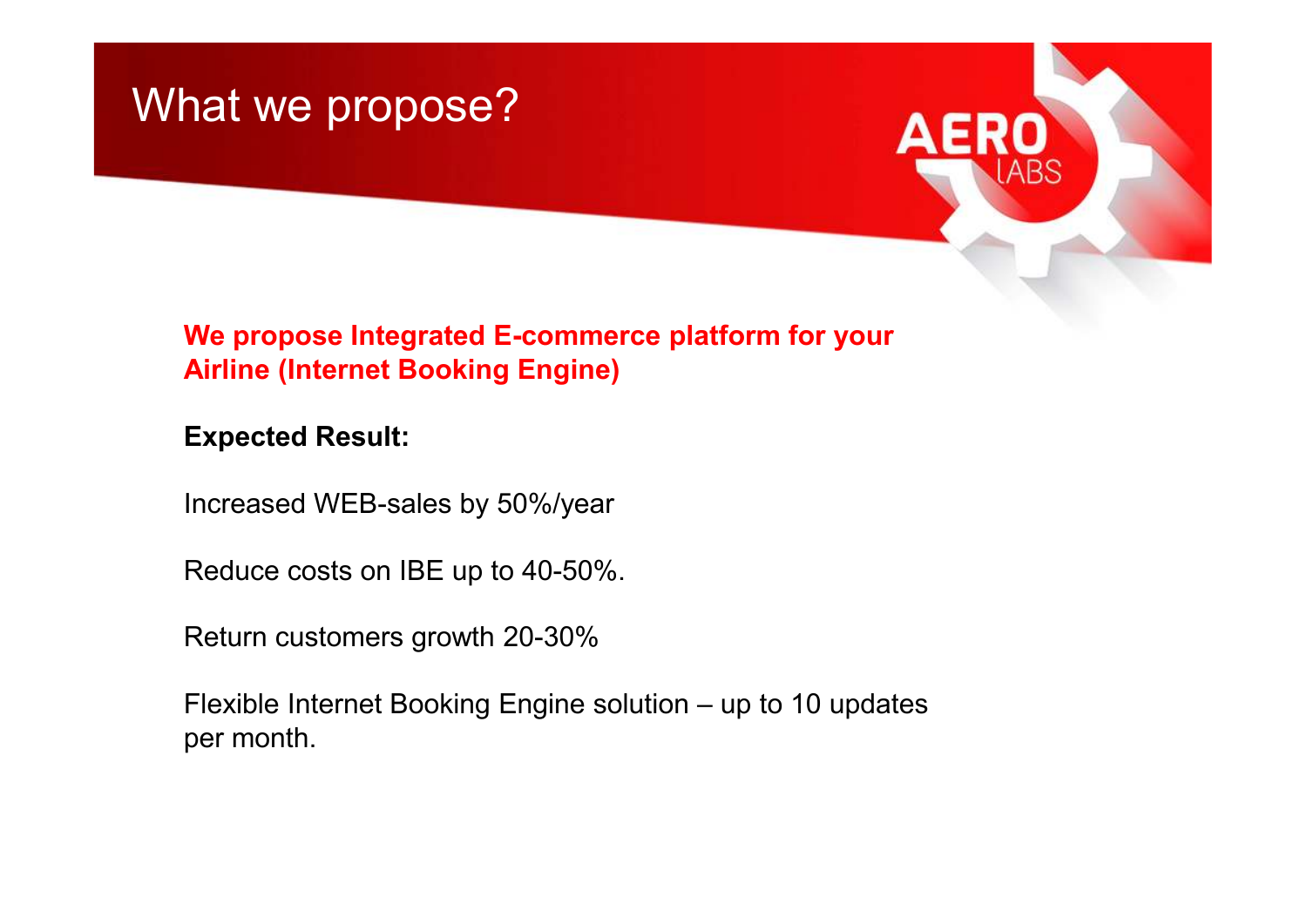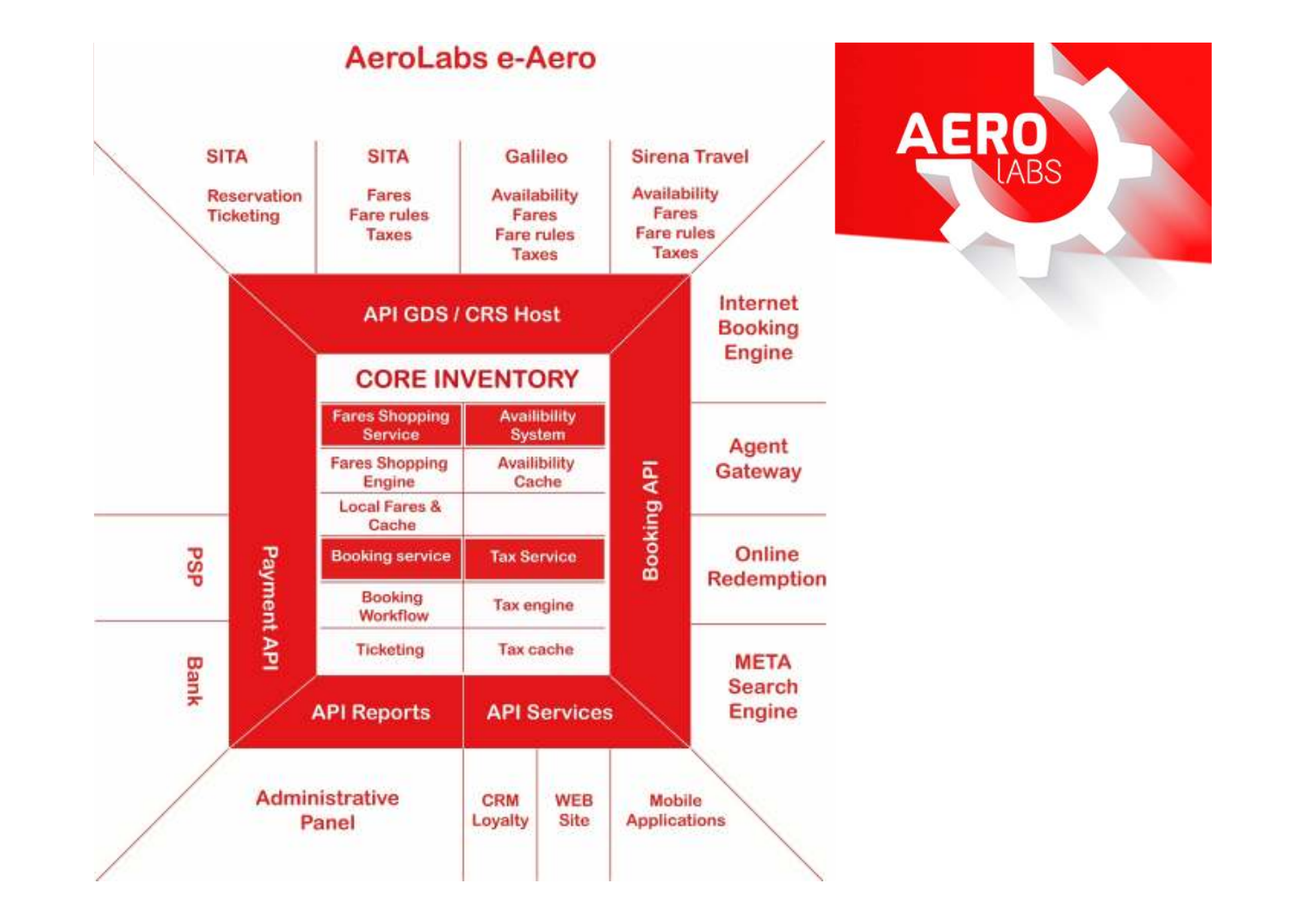# e-Aero e-Commerce platform

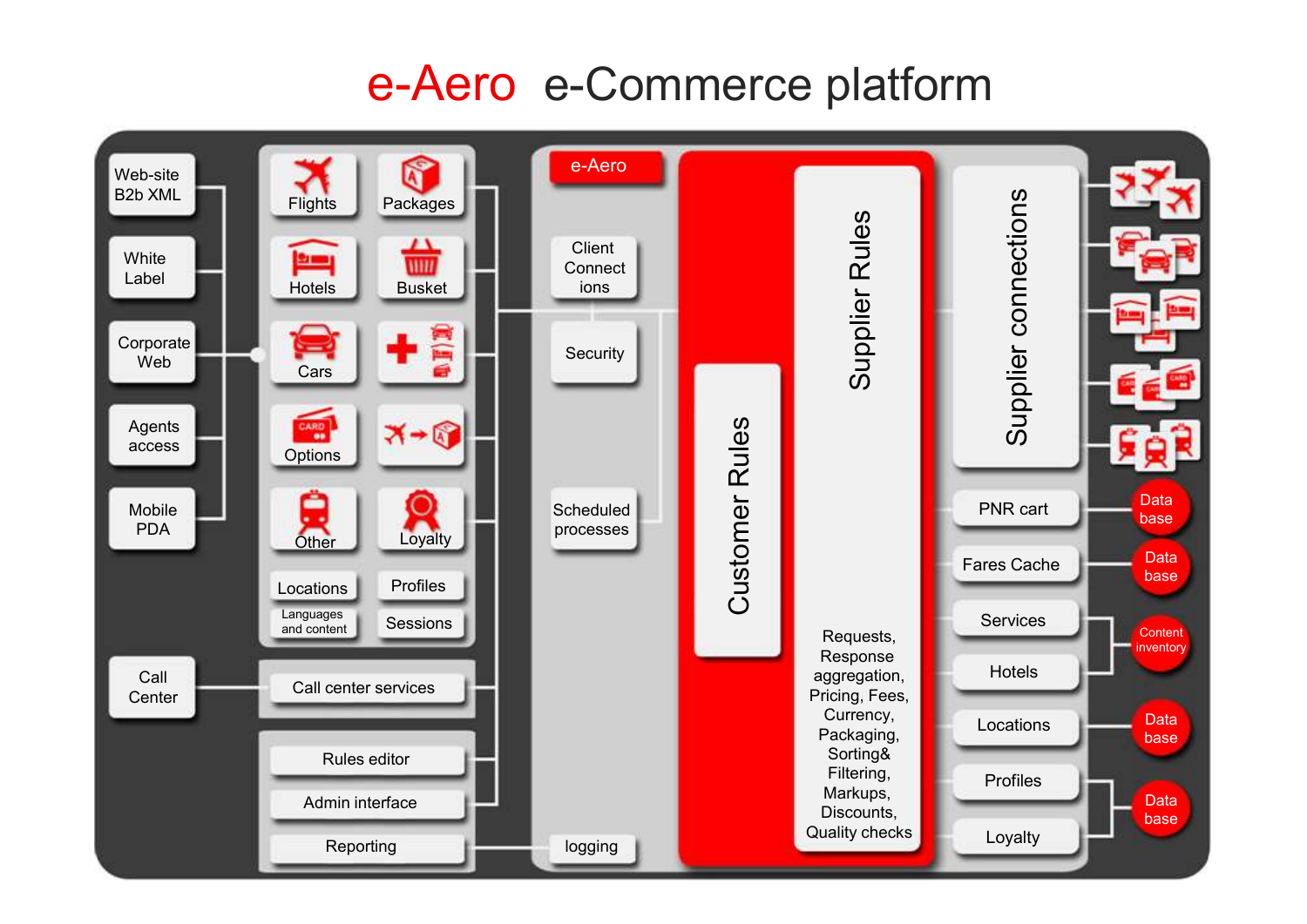### Aerolabs – Products & Services

| Usability, Web-<br>design                                      | E-commerce<br>products   | Web-Check-In                                          |
|----------------------------------------------------------------|--------------------------|-------------------------------------------------------|
| Consulting in<br><b>Aviation industry</b>                      | <b>CRM &amp; Loyalty</b> | <b>Self Check-In</b><br>& Baggage<br><b>Terminals</b> |
| $CEO -$<br>promotion                                           | Payments<br>Systems      | iOS, Android,<br><b>Windows Phone</b>                 |
| Individuality in the details,<br>Perfection in the development |                          |                                                       |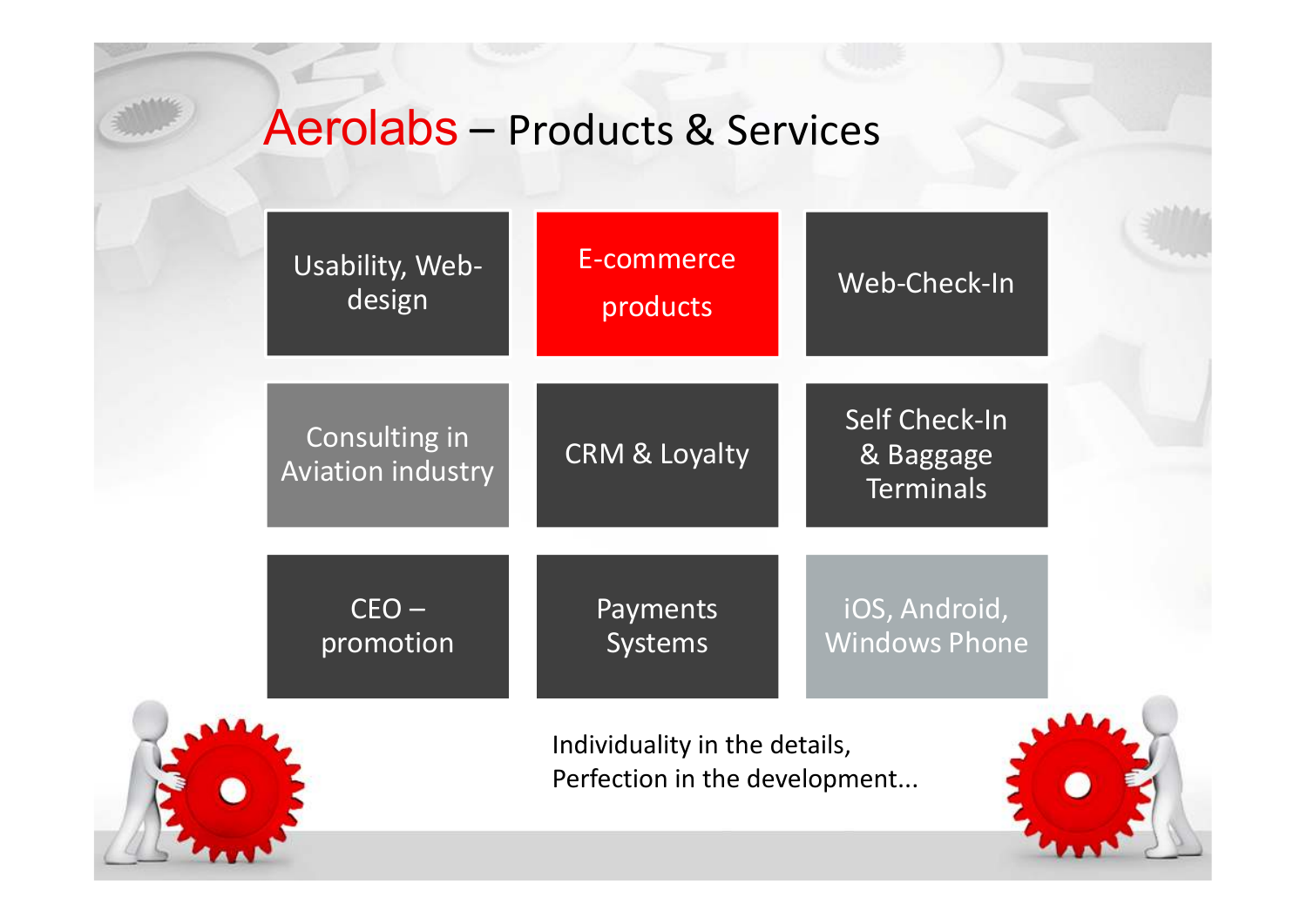